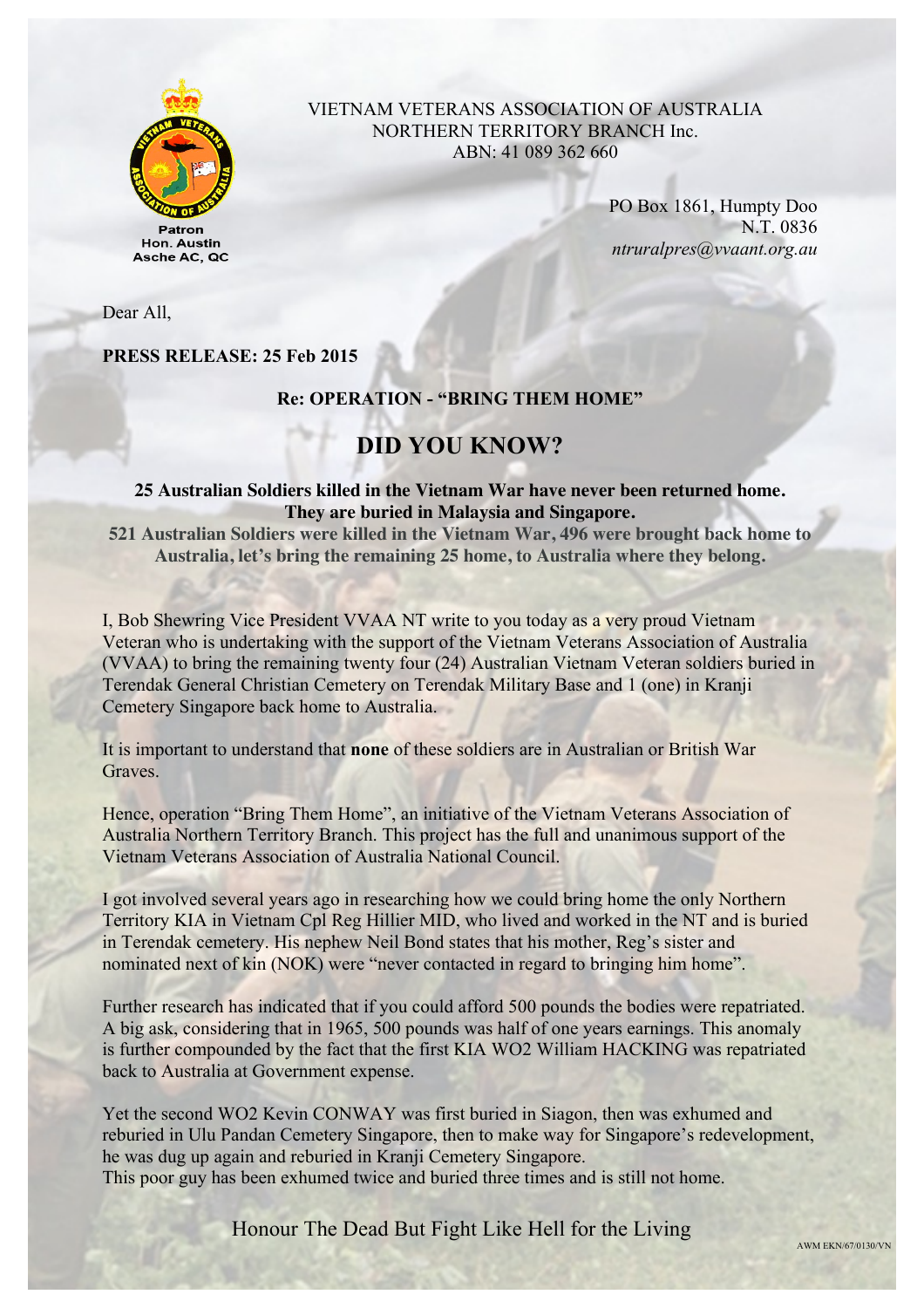The third KIA was Michael BOURKE and he was buried back in Australia along with the next three KIA's.

From the commencement of the Vietnam War until 24 Feb 1966 a total of 32 soldiers were KIA or died as a result of wounds, of these 11 were buried in Terendak, 2 were MIA, and the other 19 were repatriated, **9 at Government expense** (what made these warranted) and 10 by next-of-kin, (500 pounds). (Hansard H of Reps No.10, 1966 8 Mar 1966, Pg 43 Q. 1444)

This practice smacks of discrimination based on whether widows or relatives could afford to pay the required 500 pounds, if they couldn't they had **no** choice but to have them buried in Terendek, Malaysia. Or if the Government decided to pay, a cruel practice considering all of these soldiers made the same Supreme Sacrifice in doing their job for their country, a terrible shame.

As a result of a Parliamentary decision made on 21 January 1966 all soldiers KIA or who died as a result of wounds were to be repatriated at Government expense back home to Australia. And those that paid the 500 pounds would be repaid, however it was stated that those buried outside of Australia **would not be repatriated**. Although, there have been another 13 buried in Terandak since this promulgation, the last one on 3 Dec 1969.

In Nov 2013 a letter was submitted to the respective Government Minister requesting that permission be given for the repatriation of Cpl Reg Hillier MID from Terandak to Darwin. This was refused along government lines, in that those buried in Terandak prior to Mar 1966 would not be repatriated and that it would set a precedence.

This clinical response greatly disturbed the family and our members, and from that point on I became committed to doing what ever we can do to bring them **all** home. As Reg Hillier's nephew said, "it's the right and proper thing to do". Most Vietnam Veterans and the rest of Australia are unaware that these soldiers are buried "half-way home" and not in recognised war graves.

Bringing them home will bring about closure to the Vietnam Veterans widows, their descendants and for the whole Vietnam Veteran community once and for all, and finally with dignity and honour, lay them to rest, back home in Australia with the rest of the Vietnam War dead. If the Government of the day and the Military commanders followed the precedence set with the first KIA we wouldn't be requesting to "Bring Them Home".

It is our intention to contact every NOK or descendants of the 24 buried in Terendak and the 1 buried in Kranji cemeteries to determine whether they wish to bring their loved ones home, or leave them half-way home, whichever, their wishes will of course be respected.

But if they, like Reg Hillier's family in the NT want the body of their loved one finally brought home, then we will do our utmost to ensure that this happens. In the case of Reg Hillier, this means to be buried in the Adelaide River War Cemetery in the Northern Territory. The only land based War Cemetery in Australia, apart from the Australian War Memorial, the burial site of the "Unknown Soldier".

Keith Payne, VC our living legend Vietnam Veteran has given us his full support to our project and stated "I agree with you, where the relatives want the bodies brought home, - Bring the Bodies Home."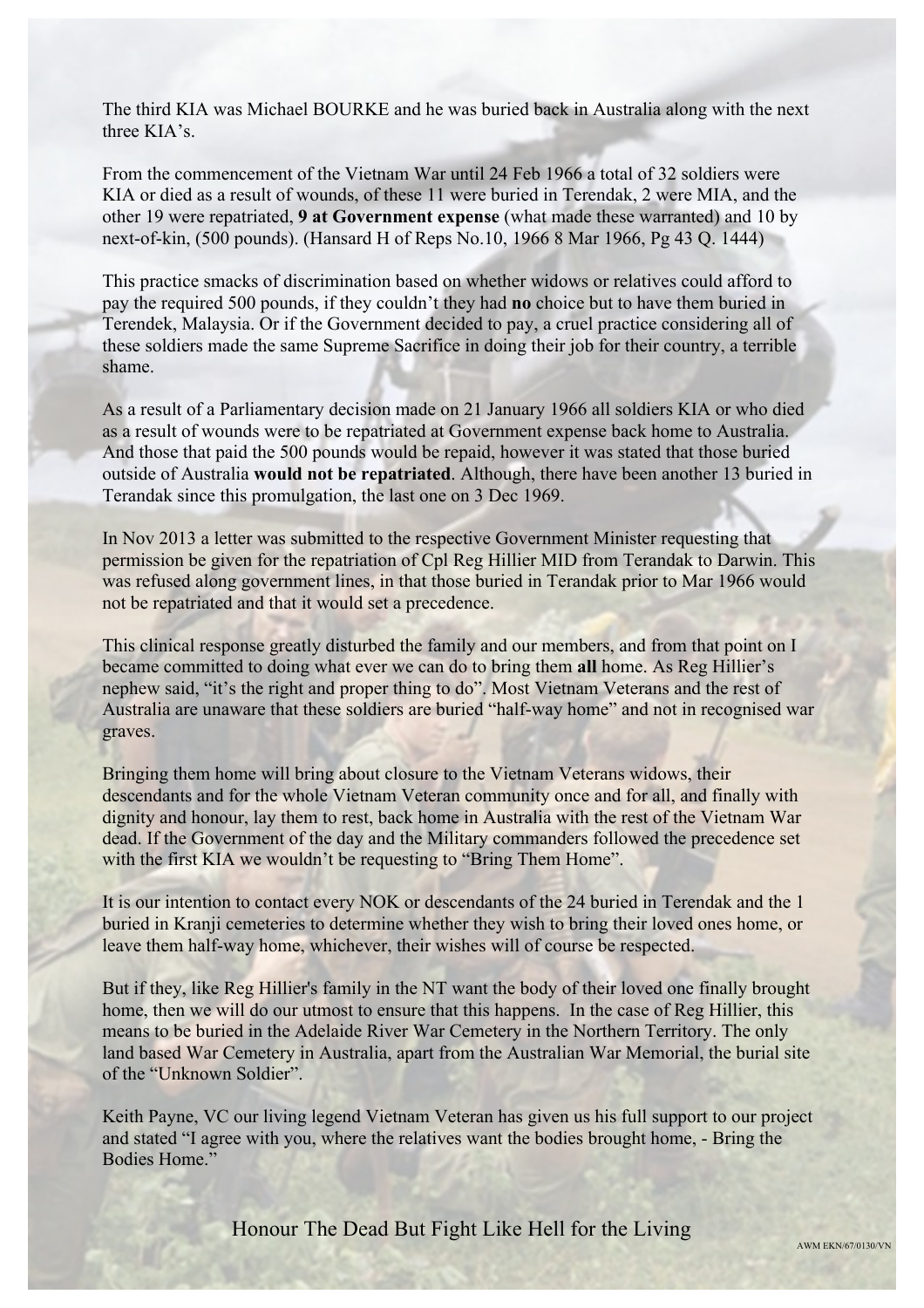The negative, clinical response made by the Australian Government in relation to repatriating our Vietnam War dead home is totally unacceptable by today's standards.

See list of Vietnam Veterans next page that we wish to repatriate providing the NOK or descendants want it to happen.

Let's finally bring closure to this unfortunate set of circumstances in our great Military history, and right this terrible wrong for all the widows, relatives, descendants and the huge extended Vietnam Veteran community, by bringing this operation to fruition, and finally

# **"Bring Them Home".**

Your Sincerely

Bob Shewring

Project Director - "Bring Them Home" Vice President - Vietnam Veterans Association of Australia NT Branch bringthemhome@vvaant.org.au